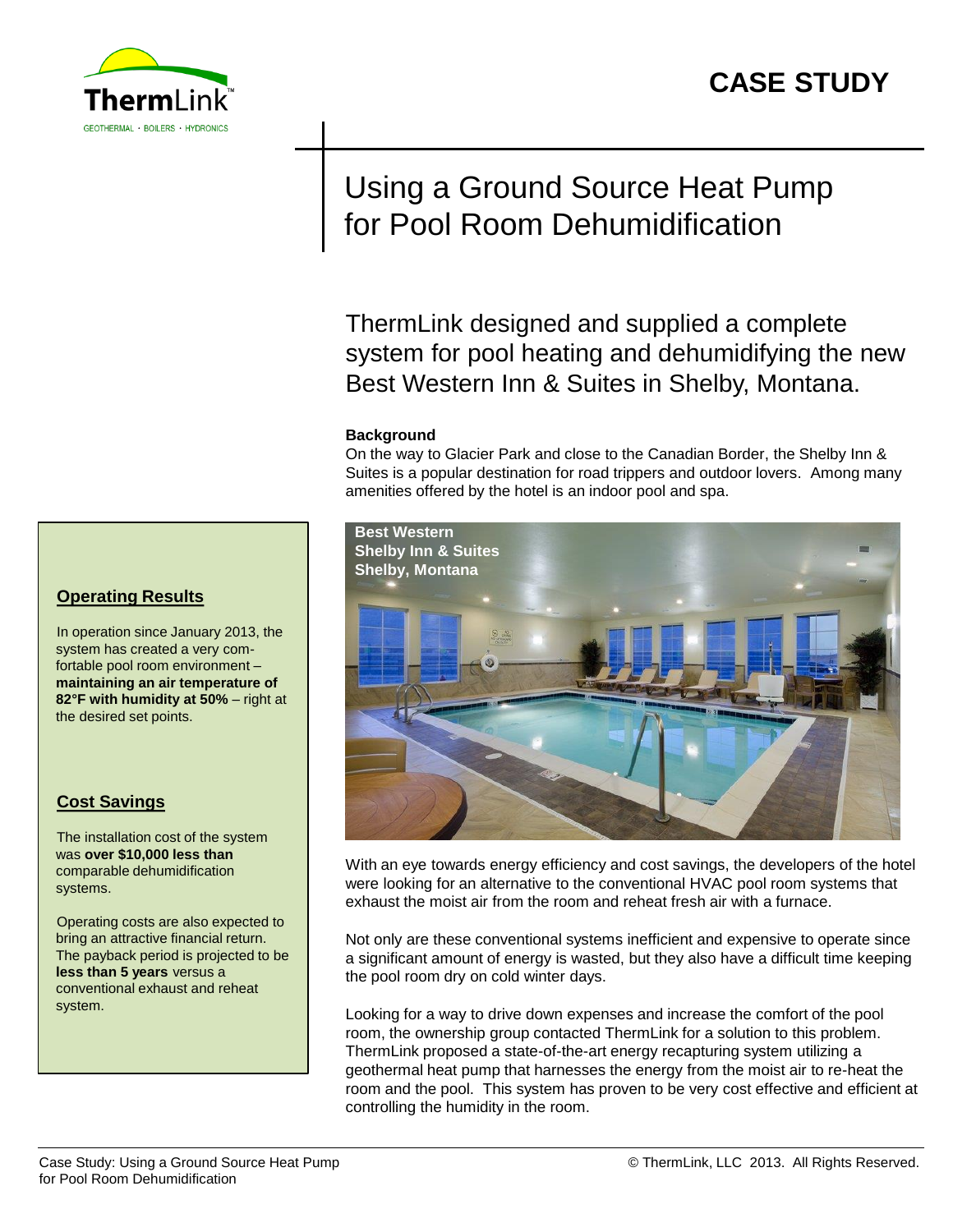

### **Design**

ThermLink designed a complete dehumidification system based on a water-to-air ground source (geothermal) heat pump. The heat pump operating in cooling mode pulls the warm moist air from the pool room and removes the moisture from the air. This process generates heat which is transferred to the water lines connected to the heat pump. The incoming water line picks up heat from the heat pump and then supplies three heating needs:

- 1) The first priority is to re-heat the air going back into the pool room. This is done using hot water air coils in the outgoing air plenum.
- 2) The second priority is to supply heat for domestic hot water using a hot water coil in a buffer tank.
- 3) Finally, the third priority is to supply heat to the pool through a heat exchanger.



**Boilers**

- **Ventilation**
- LifeBreath HRVs

BTU/hr boilers

#### **Coils & Heat Exchangers**

**Geothermal Heat Pump**

**Products Included**

• ClimateMaster, 8-Ton Water-Air Heat Pump, Bronze Glow Coating

•Viessmann Vitodens 200, 285,000

- Custom Hot Water Air Coils
- 119 Gallon, Viessmann Vitocell Indirect Tank
- •SP Series Btu Shell & Tube Heat **Exchangers**

#### **Pumps, Valves & Tanks**

- Grundfos 43-100F Circulator
- NBF-25 Bronze Circulator
- •Bell & Gossett HFT-30 Expansion Tank
- Honeywell Commercial Zone Valves

#### **Controls**

- Honeywell Prestige 2.0 **Thermostats**
- Honeywell Wireless Indoor Air Sensor
- Honeywell RedLink-Enabled Internet Gateway
- Honeywell Aquastat
- Tekmar 150 One Stage Setpoint **Control**

### **Installation**

The installation was completed by Applied Mechanical, a well-respected mechanical company from Kalispell, MT. The complete installation took one week and was simplified by the fact that all of the installation took place within the mechanical room.

Installation included installing the heat pump, boiler and other equipment; installing the piping and ductwork; and adding the controls. The start-up and commissioning was assisted by ThermLink and took one day.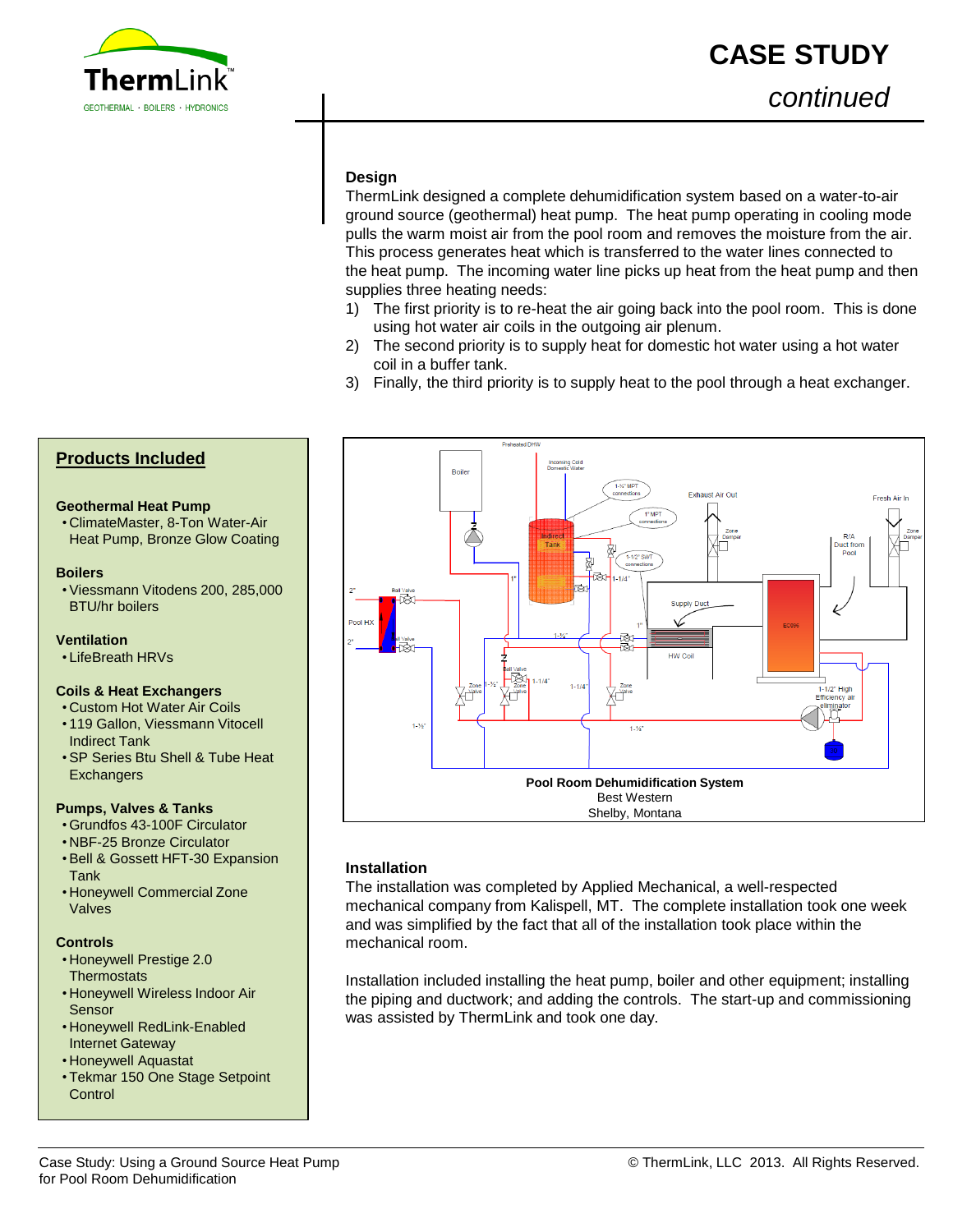

*continued*

### **Controls**

The design also included advanced controls from Honeywell which utilize wireless sensors in the pool room to control the system. The system is also Internetenabled so the system can be monitored and controlled remotely. This feature is especially useful for the maintenance staff since they are often offsite.

| <b>Honeywell</b><br><b>Total Connect Comfort</b><br><b>Welcome Kevin</b><br>Sign Out<br><b>Control Center</b><br><b>My Account</b><br><b>FAQs</b><br><b>Contact Us</b> |
|------------------------------------------------------------------------------------------------------------------------------------------------------------------------|
| Control Center → My Locations → Thermostat(s) in Shelby Best Western → THERMOSTAT Control                                                                              |
| <b>THERMOSTAT Control</b>                                                                                                                                              |
| Outdoor<br>Indoor<br>5-Day                                                                                                                                             |
| Forecast<br>78<br>32<br><b>SYSTEM</b><br>69 <sup>%</sup> Humidity<br>$51\%$ Humidity<br><b>HEAT</b>                                                                    |
| COOL<br>Set To<br>$76^\circ$<br><b>AUTO</b><br><b>Following Schedule</b><br>OFF                                                                                        |
| Fan<br><b>Menu</b><br>$\odot$<br><b>FOLLOW</b><br><b>AUTO</b><br>ON<br><b>SCHEDULE</b><br>Submit                                                                       |
| <b>Back</b><br>٠                                                                                                                                                       |
| <b>Internet-Enabled Thermostat</b><br>Snapshot taken 18-Apr-2013<br><b>Best Western</b><br>Shelby, Montana                                                             |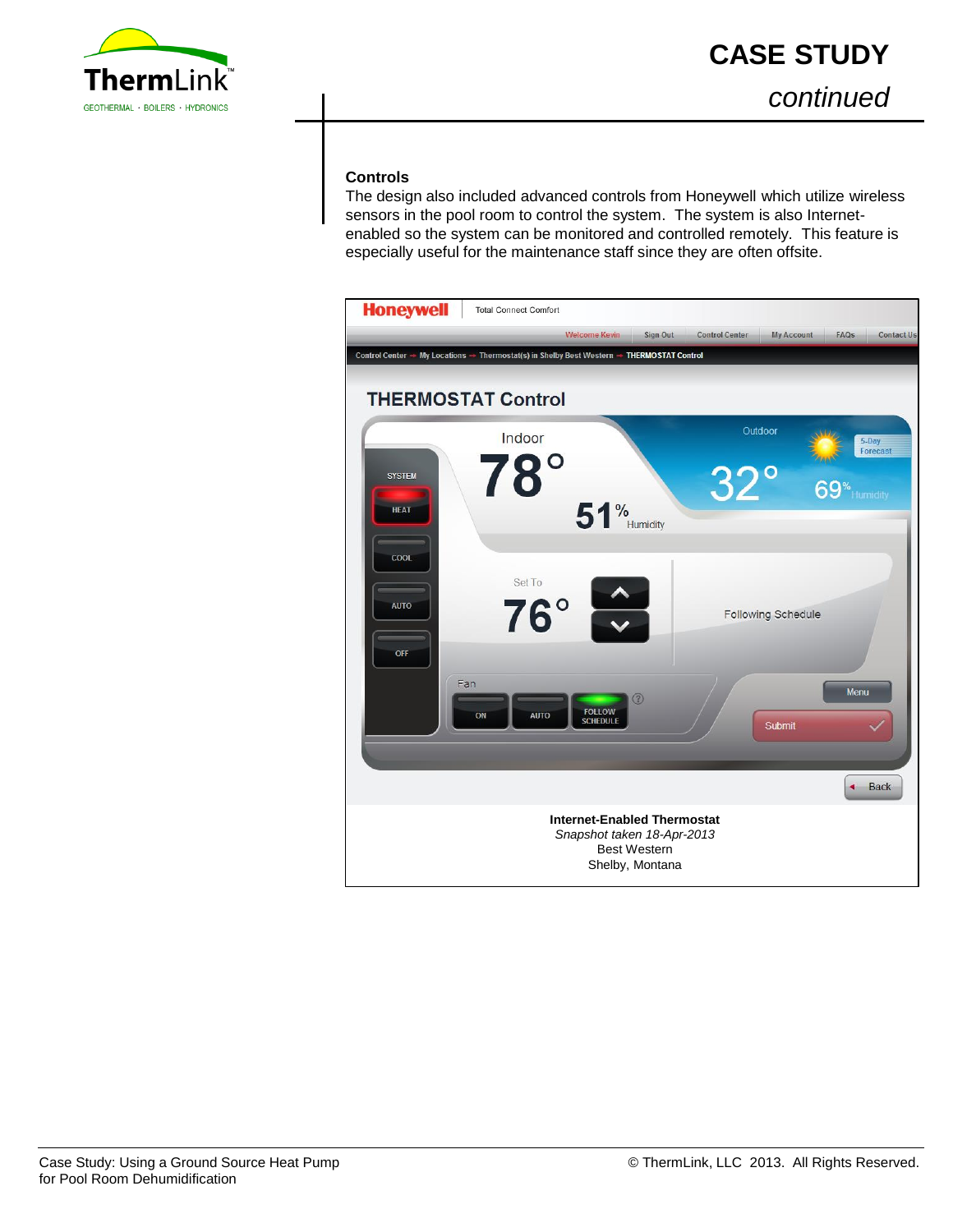

## *continued*



Case Study: Using a Ground Source Heat Pump for Pool Room Dehumidification

© ThermLink, LLC 2013. All Rights Reserved.